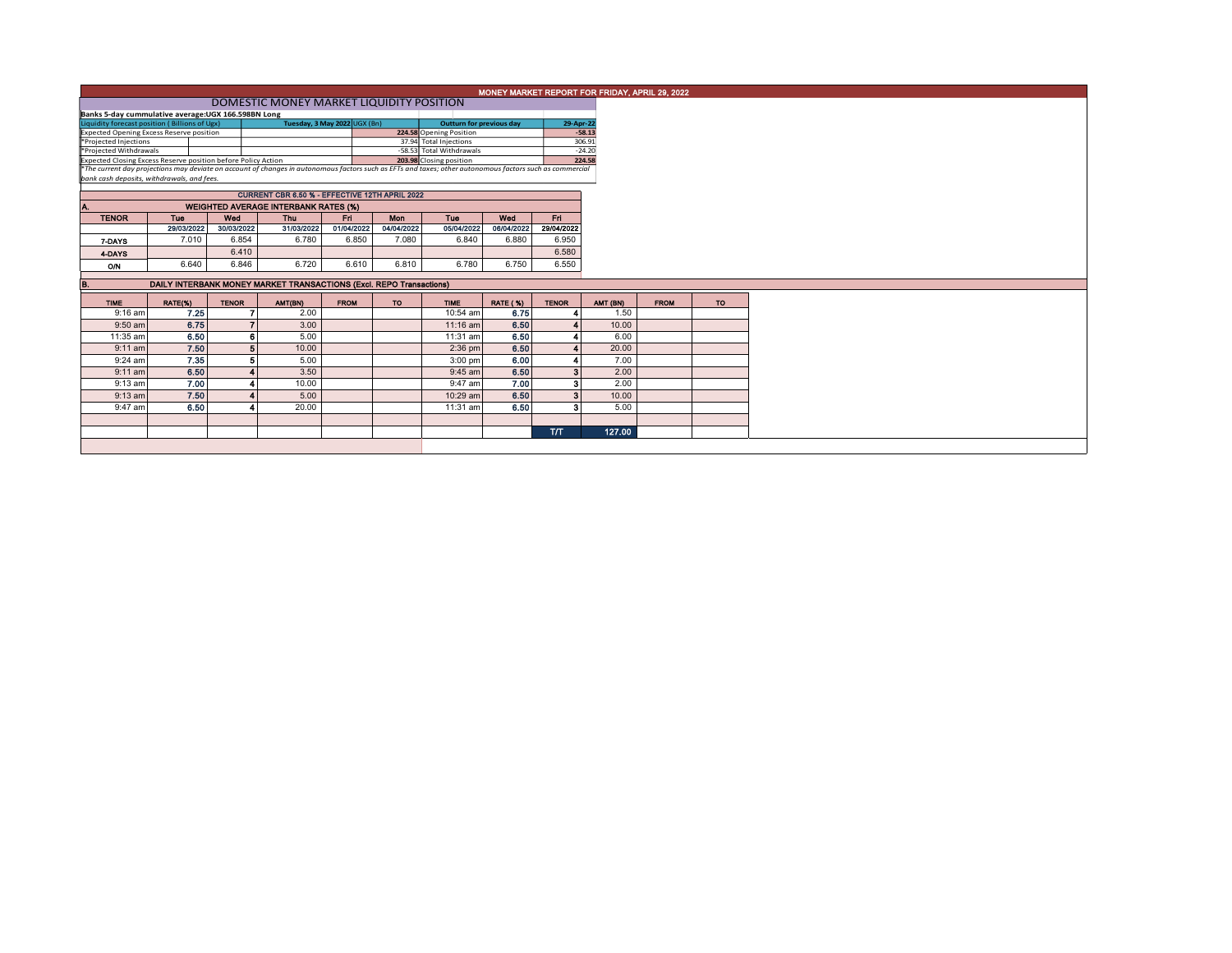CBR AND THE 7- DAY WAR INTERBANK RATES

9.500<br>
8.500<br>
8.000<br>
7.500<br>
7.000<br>
6.500<br>
5.500<br>
5.500<br>
4.500<br>
4.500

01/04/2022 04/04/2022 05/04/2022 06/04/2022 07/04/2022 11/04/2022 12/04/2022 13/04/2022 14/04/2022 19/04/2022 20/04/2022 21/04/2022 22/04/2022 25/04/2022 26/04/2022 27/04/2022 28/04/2022 28/04/2022 28/04/2022 28/04/2022 28/

• Overnight WAR -7-day WAR - CBR rate - Upper bound - Lower bound

| D.<br>MONETARY POLICY OPERATIONS MATURITIES PROFILE: (05-MAY- 2022 TO 08-DECEMBER- 2022) |                            |           |             |             |           |                          |             |             |           |             |             |              |  |  |
|------------------------------------------------------------------------------------------|----------------------------|-----------|-------------|-------------|-----------|--------------------------|-------------|-------------|-----------|-------------|-------------|--------------|--|--|
| <b>DATE</b>                                                                              | <b>THUR</b><br><b>THUR</b> |           | <b>THUR</b> | <b>THUR</b> | THUR.     | <b>THUR</b>              | <b>THUR</b> | <b>THUR</b> |           | <b>THUR</b> | <b>THUR</b> | <b>TOTAL</b> |  |  |
|                                                                                          | 05-May-22                  | 12-May-22 | 26-May-22   | 02-Jun-22   | 09-Jun-22 | 23-Jun-22                | 07-Jul-22   | 04-Aug-22   | 18-Aug-22 | 10-Nov-22   | 08-Dec-22   |              |  |  |
| <b>REPO</b>                                                                              | 305.38                     | -         | $\sim$      |             |           | $\overline{\phantom{0}}$ |             | $\sim$      |           |             |             | 305.38       |  |  |
| <b>REV REPO</b>                                                                          |                            |           |             |             |           | $\overline{\phantom{a}}$ |             |             |           |             |             |              |  |  |
| <b>BOU BILL/DEPO A</b>                                                                   | 537.46                     | 16.10     | 70.60       | 10.00       | 215.03    | 69.70                    | 48.05       | 33.00       | 26.60     | 15.00       | 22.13       | 1.063.67     |  |  |
| <b>TOTALS</b>                                                                            | 842.84                     | 16.10     | 70.60       | 10.00       | 215.03    | 69.70                    | 48.05       | 33.00       | 26.60     | 15.00       | 22.13       | 1.369.05     |  |  |

Total O/S Deposit Auction & BOU Bill balances held by BOU up to 08 December 2022: UGX 1,064 BN

Total O/S Repo, Reverse Repo, BOU Bill balances held by BOU: UGX 1,369 BN

|                                |                 |                                                                                                  |                                                                                                                                                                                                                                   | <b>ED</b><br><b>MONETARY POLICY MARKET OPERATIONS</b> |                                                   |               |                                                   |                         |              |  |  |  |
|--------------------------------|-----------------|--------------------------------------------------------------------------------------------------|-----------------------------------------------------------------------------------------------------------------------------------------------------------------------------------------------------------------------------------|-------------------------------------------------------|---------------------------------------------------|---------------|---------------------------------------------------|-------------------------|--------------|--|--|--|
|                                |                 |                                                                                                  |                                                                                                                                                                                                                                   | (VERTICAL REPOS, REV-REPOS & BOU BILL)                |                                                   |               |                                                   |                         |              |  |  |  |
|                                |                 | 5.755.42                                                                                         | 03/05/2022                                                                                                                                                                                                                        | <b>OMO</b>                                            | <b>ISSUE DATE</b>                                 | <b>AMOUNT</b> | <b>WAR</b>                                        | <b>RANGE</b>            | <b>TENOR</b> |  |  |  |
|                                |                 |                                                                                                  |                                                                                                                                                                                                                                   |                                                       |                                                   |               |                                                   |                         |              |  |  |  |
| TOTAL TBILL & TBOND STOCK- UGX |                 | 27.567.24                                                                                        |                                                                                                                                                                                                                                   | <b>REPO</b>                                           | 23-Mar                                            | 110.00        | 6.500                                             |                         |              |  |  |  |
|                                |                 |                                                                                                  |                                                                                                                                                                                                                                   | <b>REPO</b>                                           | 28-Mar                                            | 496.00        | 6.500                                             |                         |              |  |  |  |
| <b>TOTAL STOCK</b>             |                 | <b>CHANGE IN</b>                                                                                 |                                                                                                                                                                                                                                   |                                                       | 29-Mar                                            |               |                                                   |                         |              |  |  |  |
| (BN UGX)                       | AT CUT OFF"     |                                                                                                  |                                                                                                                                                                                                                                   | <b>REPO</b>                                           | 30-Mar                                            | 300.90        | 6,500                                             |                         |              |  |  |  |
| 101.02                         | 6.601           | 0.100                                                                                            |                                                                                                                                                                                                                                   | <b>REPO</b>                                           | 31-Mar                                            | 527.00        | 6.500                                             |                         |              |  |  |  |
| 369.86                         | 8.489           | 0.357                                                                                            |                                                                                                                                                                                                                                   | <b>BOU BILL</b>                                       | 31-Mar                                            | 30.04         | 6.906                                             |                         | 28           |  |  |  |
| 5.284.54                       |                 | $-0.410$                                                                                         |                                                                                                                                                                                                                                   | <b>BOU BILL</b>                                       | 31-Mar                                            | 20.08         | 7.103                                             |                         | 56           |  |  |  |
| 595.21                         |                 | 1.000                                                                                            |                                                                                                                                                                                                                                   | <b>BOU BILL</b>                                       | 31-Mar                                            | 20.83         | 9.000                                             |                         | 252          |  |  |  |
| $\overline{\phantom{a}}$       | 12.090          | $-1.010$                                                                                         |                                                                                                                                                                                                                                   | <b>REPO</b>                                           | 07-Apr                                            | 253.00        | 6,500                                             |                         |              |  |  |  |
| 1.119.91                       | 14.390          | 1.390                                                                                            |                                                                                                                                                                                                                                   | <b>REPO</b>                                           | 11-Apr                                            | 383.00        | 6.500                                             |                         | 3            |  |  |  |
| 10.689.66                      | 14.000          | 0.261                                                                                            |                                                                                                                                                                                                                                   | <b>REPO</b>                                           | 14-Apr                                            | 393.00        | 6.500                                             |                         |              |  |  |  |
| 9.181.69                       |                 | $-1.510$                                                                                         |                                                                                                                                                                                                                                   | <b>BOU BILL</b>                                       | $14$ -Apr $\overline{\phantom{a}}$                | 5.98          | 7.104                                             |                         | 28           |  |  |  |
| 225.35                         | 15,900          | 0.400                                                                                            |                                                                                                                                                                                                                                   | <b>BOU BILL</b>                                       | 14-Apr                                            | 212.71        | 7.109                                             |                         | 56           |  |  |  |
|                                | <b>BOU BILL</b> | $14-Apr$                                                                                         | 47.25                                                                                                                                                                                                                             | 7.357                                                 |                                                   | 84            |                                                   |                         |              |  |  |  |
|                                |                 |                                                                                                  |                                                                                                                                                                                                                                   | <b>REPO</b>                                           | 19-Apr                                            | 182.00        | 6.500                                             |                         |              |  |  |  |
|                                |                 |                                                                                                  |                                                                                                                                                                                                                                   | <b>REPO</b>                                           | 22-Apr                                            | 195.00        | 6.500                                             |                         |              |  |  |  |
|                                |                 |                                                                                                  |                                                                                                                                                                                                                                   | <b>REPO</b>                                           | 25-Apr                                            | 195.00        | 6.500                                             |                         |              |  |  |  |
|                                |                 |                                                                                                  |                                                                                                                                                                                                                                   | <b>REPO</b>                                           | 26-Apr                                            | 172.00        | 6.500                                             |                         |              |  |  |  |
|                                |                 |                                                                                                  |                                                                                                                                                                                                                                   | <b>REPO</b>                                           | 27-Apr                                            | 189.00        | 6.500                                             |                         |              |  |  |  |
|                                |                 |                                                                                                  |                                                                                                                                                                                                                                   | <b>REPO</b>                                           | 28-Apr                                            | 305.00        | 6.500                                             |                         |              |  |  |  |
|                                |                 |                                                                                                  |                                                                                                                                                                                                                                   |                                                       |                                                   |               |                                                   |                         | 28           |  |  |  |
|                                |                 |                                                                                                  |                                                                                                                                                                                                                                   | <b>BOU BILL</b>                                       |                                                   | 68.95         | 7.103                                             |                         | 56           |  |  |  |
|                                |                 | On-the-run O/S T-BILL STOCKs (Bns-UGX)<br>On-the-run O/S T-BONDSTOCKs(Bns-UGX)<br><b>YTM (%)</b> | (EI) STOCK OF TREASURY SECURITIES<br>LAST TBIILS ISSUE DATE: 27-APRIL-2022<br>21.811.82<br><b>YTM</b> (+/-)<br>9.180<br>11.000<br>14.390<br>Cut OFF is the lowest price/ highest yield that satisfies the auction awarded amount. |                                                       | 03/05/2022 REPO<br><b>REPO</b><br><b>BOU BILL</b> | 28-Apr        | 17-Mar<br>168.00<br>136.00<br>50.03<br>$28-Apr$ - | 6.500<br>6.500<br>6.906 |              |  |  |  |

WAR-Weighted Average Rate